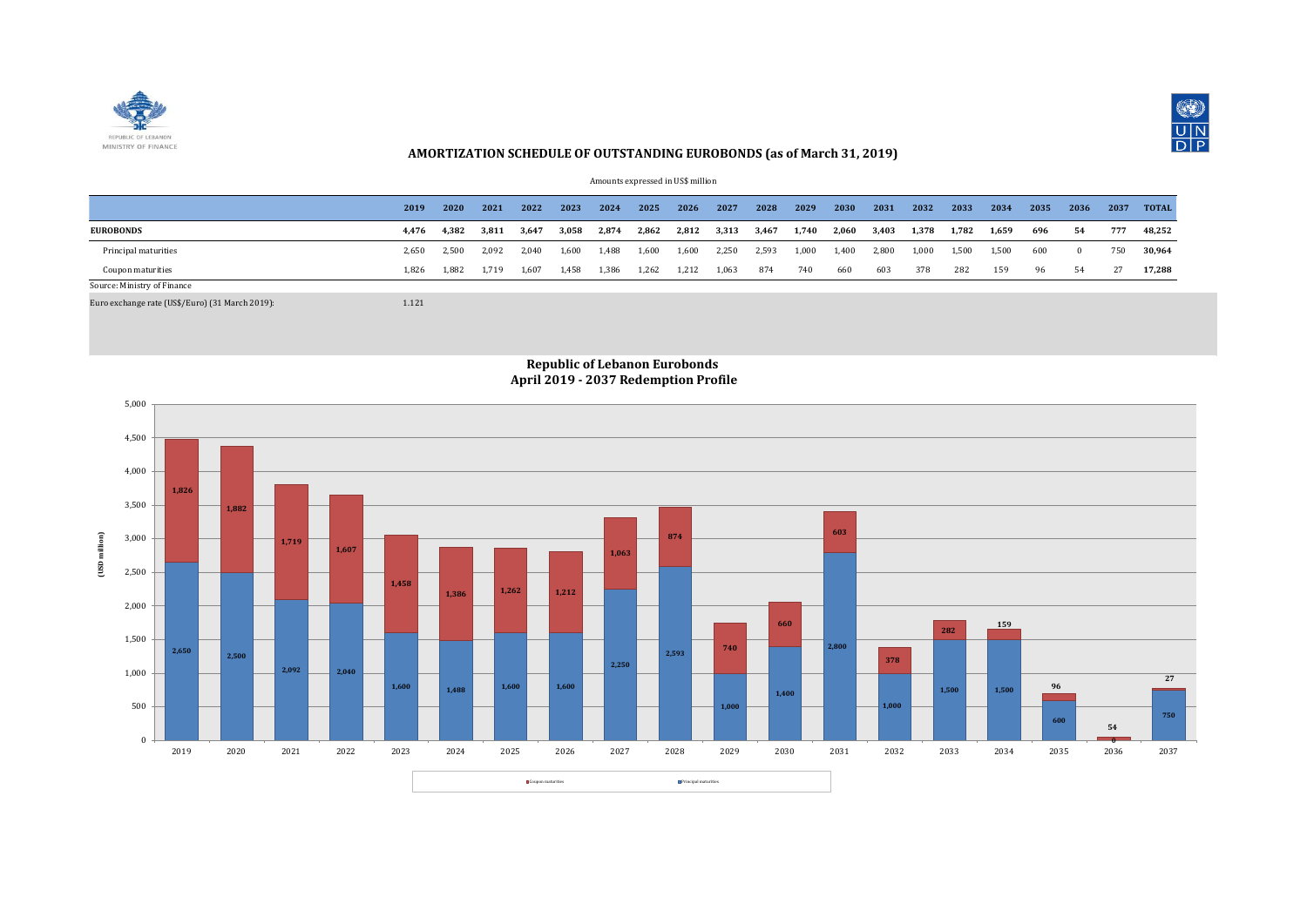## **AMORTIZATION SCHEDULE OF OUTSTANDING EUROBONDS**

## AMORTIZATION SCHEDULE OF OUTSTANDING EUROBONDS (as of March 31, 2019)

| <b>Eurobond</b>                                                                                                                                                                                                                                                                                                                                                           | <b>Issue Amount (in original cur)</b> | <b>Outstanding Amount</b><br>(in original cur) | <b>Outstanding Amount</b><br>(USD) | <b>Lead Manager</b><br>tranches                                                                                                                                                                                                                                                     |                         | Cur        | Price at<br>Mat | Coupon<br>Rate | Freq. of<br><b>CPN</b> | CPN <sub>1</sub> | CPN <sub>2</sub> | <b>Issue date</b><br>mm/dd/vv | Mat. Date<br>mm/dd/yy |
|---------------------------------------------------------------------------------------------------------------------------------------------------------------------------------------------------------------------------------------------------------------------------------------------------------------------------------------------------------------------------|---------------------------------------|------------------------------------------------|------------------------------------|-------------------------------------------------------------------------------------------------------------------------------------------------------------------------------------------------------------------------------------------------------------------------------------|-------------------------|------------|-----------------|----------------|------------------------|------------------|------------------|-------------------------------|-----------------------|
|                                                                                                                                                                                                                                                                                                                                                                           |                                       |                                                |                                    | BANKMED-BNP Parisbas-Credit Suisse Securities for the exchange and for                                                                                                                                                                                                              |                         |            |                 |                |                        |                  |                  |                               |                       |
| USD 2092.469 MN- April 2021 [911.469 exchange plus 750 MN cash<br>tranche] + 431 MN re-opening 26 Feb 2007                                                                                                                                                                                                                                                                | 2,092,469,000                         | 2.092.469.000                                  | 2,092,469,000                      | the cash tranche Bank Audi -Byblos-Fransabank and Bankmed/reop<br>tranche 3 with ROL                                                                                                                                                                                                | $\overline{3}$          | <b>USD</b> | 100.00          | 8.250%         | $\overline{2}$         | $12-Apr$         | $12-0ct$         | 04/12/06                      | 04/12/21              |
| USD 250 MN Notes - Dec 2024                                                                                                                                                                                                                                                                                                                                               | 250,000,000                           | 250,000,000                                    | 250,000,000                        | Bank of Beirut, Societe Generale de Banques au Liban and Citi Bank                                                                                                                                                                                                                  |                         | <b>USD</b> | 100.00          | 7.000%         |                        | $3$ -Jun         | 3-Dec            | 12/03/09                      | 12/03/24              |
| USD 1.200 MN Notes - Mar 2020                                                                                                                                                                                                                                                                                                                                             | 1,200,000,000                         | 1.200.000.000                                  | 1,200,000,000                      | BNP Paribas, BLOM, FRANSA INVEST,                                                                                                                                                                                                                                                   |                         | <b>USD</b> | 100.00          | 6.375%         |                        | 9-Sep            | 9-Mar            | 03/09/10                      | 03/09/20              |
| USD 1,540 MN Notes- October 2022 [1st tranche US\$ 225 MN 12 Nov<br>2010; 2nd tranche US\$ 265 MN reopening 18 Jan 2011; 3rd tranche US\$<br>350 MN reopening 20 May 2011; 4th tranche: US\$700MN reopening 2<br>August 2011]                                                                                                                                             | 1.540.000.000                         | 1,540,000,000                                  | 1.540.000.000                      | Credit Suisse, Bank of Beirut:<br>1st Re-opening: Republic of Lebanon; 2nd Re-opening: HSBC, Byblos Bank,<br>Fransa Invest Bank; 3rd Re-opening: Citibank, BLOM Bank                                                                                                                | $\overline{4}$          | <b>USD</b> | 100.00          | 6.100%         | $\overline{2}$         | 12-May           | 12-Nov           | 11/12/10                      | 10/04/22              |
| USD 650 MN Notes - May 2019                                                                                                                                                                                                                                                                                                                                               | 650,000,000                           | 650,000,000                                    | 650,000,000                        | HSBC, Byblos Bank, Fransa Invest Bank                                                                                                                                                                                                                                               |                         | <b>USD</b> | 100.00          | 6.000%         |                        | 20-Nov           | 20-May           | 05/20/11                      | 05/20/19              |
| USD 1,500 MN Notes - November 2019 [USD 433.183MN November 2011<br>exchange + USD 66.817MN new cash related to exchange; 3rd tranche<br>USD 1,000 MN reopening 20 December 2012]                                                                                                                                                                                          | 1,500,000,000                         | 1,500,000,000                                  | 1,500,000,000                      | Deutsche Bank, Fransa Invest Bank S.A.L., Standard Chartered Bank;<br>3rd tranche reopening: Republic of Lebanon                                                                                                                                                                    | $\overline{\mathbf{z}}$ | <b>USD</b> | 100.00          | 5.450%         | $\overline{2}$         | 28-May           | 28-Nov           | 11/28/11                      | 11/28/19              |
| USD 1,600 MN Notes - November 2026* [USD 235.537MN November<br>2011 exchange + USD 139.463MN new cash related with exchange; 3rd<br>tranche USD 350 MN reopening 12 April 2012; Reopn. 4th tranche USD<br>445.289MN April 2014 exchange + 5th tranche USD 354.711MN new cash<br>related to exchange + 6th tranche USD 75MN Private Placement with Audi<br>Bank, May 2014] | 1,600,000,000                         | 1.600.000.000                                  | 1.600.000.000                      | Deutsche Bank, Fransa Invest Bank S.A.L., Standard Chartered Bank;<br>Reopening April 2012: Byblos Bank and Bank of America Merrill Lynch;<br>Reopening April 2014: Bank Audi, Byblos Bank, Deutsche Bank; 6th<br>tranche Reopening of USD75 MN in private placement with Audi Bank | 6                       | <b>USD</b> | 100.00          | 6.600%         |                        | 28-May           | 28-Nov           | 11/28/11                      | 11/27/26              |
| USD 800 MN Notes - June 2025                                                                                                                                                                                                                                                                                                                                              | 800,000,000                           | 800,000,000                                    | 800.000.000                        | <b>ROL</b>                                                                                                                                                                                                                                                                          |                         | <b>USD</b> | 100.00          | 6.250%         |                        | 12-Dec           | $12$ -Jun        | 06/12/12                      | 06/12/25              |
| USD 1,100 MN Notes - January 2023* JUSD 384.862 MN November 2012<br>exchange + USD 115.138 MN new cash related to exchange; 3rd tranche<br>USD 600 MN reopening 17 April 2013]                                                                                                                                                                                            | 1,100,000,000                         | 1,100,000,000                                  | 1,100,000,000                      | BLOM Bank, Byblos Bank, and Credit Suisse; Reopening April 2013: Fransa<br>Invest Bank, Natixis, Standard Chartered Bank.                                                                                                                                                           |                         | <b>USD</b> | 100.00          | 6.000%         |                        | $27$ -Jul        | 27-Jan           | 11/29/12                      | 01/27/23              |
| USD 1,000 MN Notes - November 2027 [USD 131.212 MN November 2012<br>exchange + USD 368.788 MN new cash related to exchange; 3rd tranche<br>USD 500 MN reopening 17 April 2013]                                                                                                                                                                                            | 1,000,000,000                         | 1,000,000,000                                  | 1,000,000,000                      | BLOM Bank, Byblos Bank, and Credit Suisse; Reopening April 2013: Fransa<br>Invest Bank, Natixis, Standard Chartered Bank,                                                                                                                                                           |                         | <b>USD</b> | 100.00          | 6.750%         | $\overline{2}$         | 29-May           | 29-Nov           | 11/29/12                      | 11/29/27              |
| USD 500 MN Notes - April 2019                                                                                                                                                                                                                                                                                                                                             | 500,000,000                           | 500,000,000                                    | 500.000.000                        | ROL                                                                                                                                                                                                                                                                                 |                         | <b>USD</b> | 100.00          | 5.500%         |                        | $23-0ct$         | 23-Apr           | 04/23/13                      | 04/23/19              |
| USD 600 MN Notes - June 2020                                                                                                                                                                                                                                                                                                                                              | 600.000.000                           | 600,000,000                                    | 600.000.000                        | <b>ROL</b>                                                                                                                                                                                                                                                                          |                         | <b>USD</b> | 100.00          | 6.150%         | $\overline{2}$         | 20-Dec           | 20-Jun           | 06/20/13                      | 06/19/20              |
| USD 700 MN Notes - April 2020 [ USD 258.569 MN April 2014 exchange +<br>USD 341.431 MN new cash related to exchange; 3rd tranche USD 100 MN<br>Private Placement with Audi Bank, May 2014]                                                                                                                                                                                | 700,000,000                           | 700,000,000                                    | 700,000,000                        | Bank Audi, Byblos Bank, Deutsche Bank for the exchange and new cash.<br>Reopening of USD 100 MN in private placement with Audi Bank                                                                                                                                                 | २                       | <b>USD</b> | 100.00          | 5.800%         |                        | $14-0ct$         | 14-Apr           | 04/14/14                      | 04/14/20              |
| USD 800 MN Notes - February 2025                                                                                                                                                                                                                                                                                                                                          | 800,000,000                           | 800,000,000                                    | 800.000.000                        | Citibank, BLOM Bank, SGBL                                                                                                                                                                                                                                                           |                         | <b>USD</b> | 100.00          | 6.200%         |                        | $26$ -Aug        | 26-Feb           | 02/26/15                      | 02/26/25              |
| USD 1,400 MN Notes - February 2030                                                                                                                                                                                                                                                                                                                                        | 1,400,000,000                         | 1,400,000,000                                  | 1,400,000,000                      | Citibank, BLOM Bank, SGBL                                                                                                                                                                                                                                                           |                         | <b>USD</b> | 100.00          | 6.650%         |                        | $26$ -Aug        | 26-Feb           | 02/26/15                      | 02/26/30              |
| USD 538.467 MN Notes - Nov 2024 [Nov 2015 exchange USD 100,753,000<br>1st tranche + USD 399,247,000 new cash 2nd tranche; 3rd tranche USD<br>38,467,000 reopening 19 January 2016]                                                                                                                                                                                        | 538,467,000                           | 538.467.000                                    | 538,467,000                        | Citibank, Standard Chartered, SGBL, FransaBank; Reopening 19 Jan 2016:<br>ROL                                                                                                                                                                                                       | $\overline{\mathbf{3}}$ | <b>USD</b> | 100.00          | 6.250%         |                        | 4-May            | $4-Nov$          | 11/04/15                      | 11/04/24              |
| USD 893.197 MN Notes - Nov 2028 [Nov 2015 exchange USD 217,583,000<br>1st tranche + USD 282,417,000 new cash 2nd tranche; 3rd tranche USD<br>393,197,000 reopening 19 January 2016]                                                                                                                                                                                       | 893,197,000                           | 893,197,000                                    | 893,197,000                        | Citibank, Standard Chartered, SGBL, FransaBank; Reopening 19 Jan 2016:<br>ROL                                                                                                                                                                                                       | $\mathbf{z}$            | <b>USD</b> | 100.00          | 6.650%         |                        | 4-May            | 4-Nov            | 11/04/15                      | 11/03/28              |
| USD 600 MN Notes - November 2035                                                                                                                                                                                                                                                                                                                                          | 600.000.000                           | 600.000.000                                    | 600.000.000                        | Citibank, Standard Chartered, Fransabank, SGBL                                                                                                                                                                                                                                      |                         | <b>USD</b> | 100.00          | 7.050%         |                        | 4-May            | $4-Nov$          | 11/04/15                      | 11/02/35              |